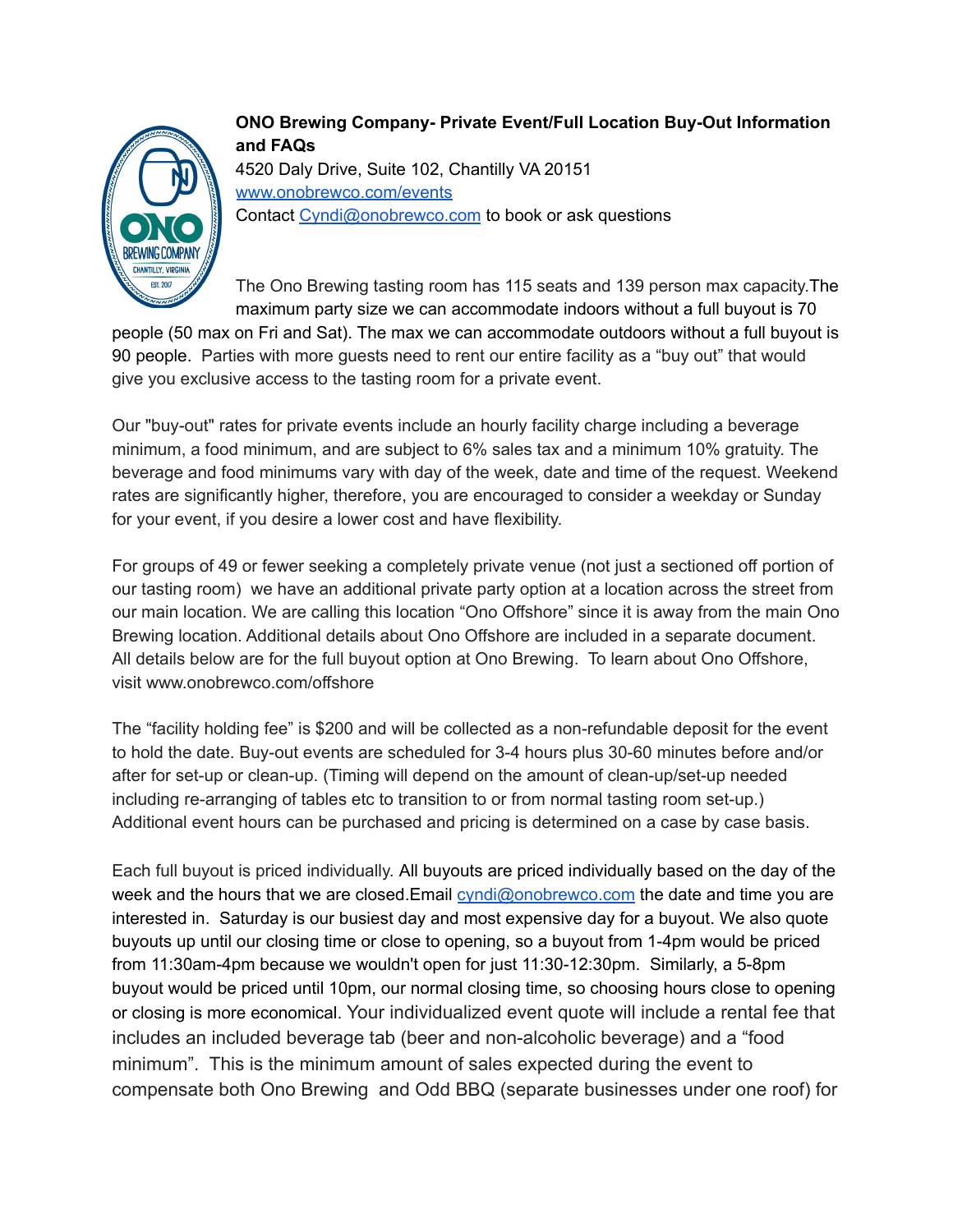closing their businesses to the public for a private event. The caterer is a separate business from the brewery.

## **FAQs**

- **1. How is the beverage tab handled with the self-serve beer wall?** For private events, your rental fee includes an alloted beverage tab that can be used for beverages poured on the self-serve beer wall and non-alcoholic beverages including an assortment of sodas, teas, and fruit-flavored waters. We will be responsible for IDing guests that look underage and make sure that guests are not "over-consuming". The included beverage tab is for on premises consumption only during the contracted hours.
- **2. Can we extend the time of our event or add additional beverage tab funds if the tab runs out?** If your provided beverage tab is exhausted before the end of your event and you wish to keep the bar tab open longer, you have the option to increase your provided tab by approving additional charges being added to the tab. Additional time beyond the contracted end time **may** be available to be purchased if you wish to extend the event beyond the contract end time. Please make requests to extend time at least 1 hour before event end time so that management can be contacted and an extension rate quote can be provided.
- **3. What food options do you have?** We do have a contract with a full-time caterer, Odd BBQ. There are full dinner packages as well as appetizers and dessert options. Food orders will be placed/paid directly to Odd BBQ. Odd BBQ and Ono Brewing Company are separate businesses, operating under one roof, so purchasing more than the required food minimum will not decrease the beverage minimum, and vice-versa. There is a separate food minimum purchase requirement from Odd BBQ for private events in addition to the Ono Brewing rental fee.
- **4. Can we bring in our own food?** Outside food and drinks is not allowed, with the exception of a cake or other dessert item. Per our agreement with our caterer, Odd BBQ, the required food minimum must be paid to the caterer as part of the buy-out contract. If you wish to use another caterer after paying the buy-out cost to our caterer, that is allowed, however, Odd BBQ is fabulous and we highly encourage you to discuss with them if there is something you want that you do not see on the menu.
- **5. What if we don't plan to consume much alcohol at all or have money remaining on the tab at the end of the event?** The rental fee does not change even if you don't plan to consume the included beverage tab. The included beverage tab is for consumption on premises during the contracted event time only. If you don't use it, the rental rate does not change. The provided beverage tab cannot be used for beer to-go or to pour beer after the contracted event time.
- **6. Can you serve wine or can we bring in wine?** Wine/outside alcohol is not allowed at Offshore, per our ABC license. Please note that this includes any gift items. Alcoholic gift items are not allowed on our premises and should be removed to cars if received. If you would like to have wine or other alcohol, this would require a special ABC license obtained by the host. Please contact [cyndi@onobrewco.com](mailto:cyndi@onobrewco.com) to learn more about this option.